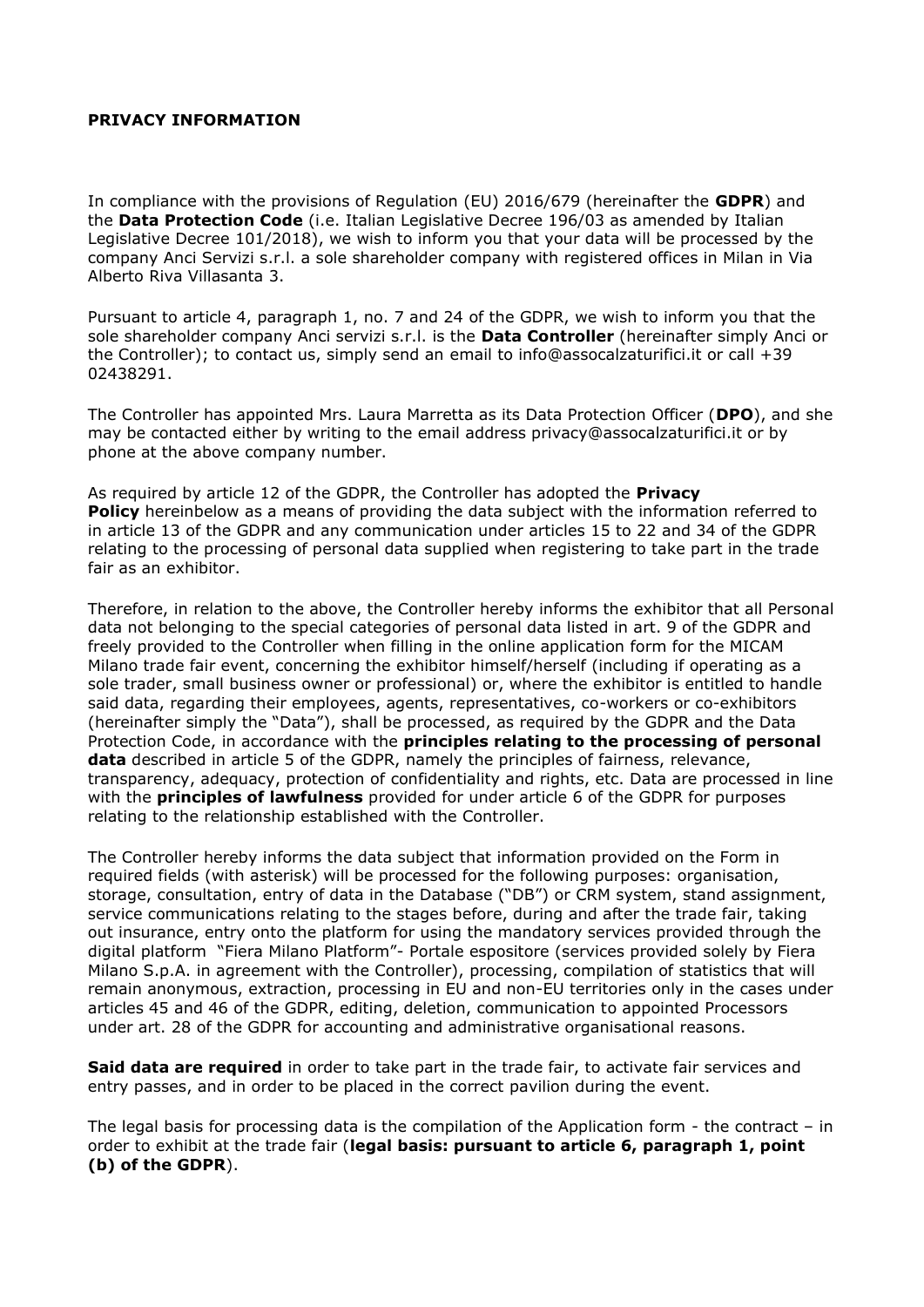Moreover, the Controller hereby informs the data subject that the exhibitor participation form also contains a section in which non-mandatory data is collected. Although it is not strictly necessary to fill in this information to obtain accreditation for the event, it is extremely useful for Anci. Said data is required for reasons of legitimate interest on the part of the Controller (**lawful basis** for processing pursuant to **article 6, paragraph 1, point (f) of the GDPR**), which corresponds with the legitimate interest of the exhibitor, who, by providing said data, will have an event that meets its legitimate expectations and is more geared to their interests, will be allocated a position within the pavilions that is better suited to their specific products, and will be more easily identified in the paper catalog of the exhibitors - available in the fairgrounds - and in the Online catalog , which will give them better exposure. The Controller hereby informs you that any additional Data collected mainly concern **company business** and not directly the exhibitor as an individual; unless you object - simply by sending an email to themicam@pec.it or info@themicam.com with "objection" in the subject line, following which you will be contacted by our offices, which will carry out your request - the following processing operations will be conducted on these data, in addition to those already indicated as necessary in order to be accredited as an exhibitor: processing operations for stand assignment by product and display category type, service communications, customer satisfaction operations and sector surveys, publication of data provided in both the printed and online trade fair catalogue and on the online map of the pavilions, which will be available for consultation at www.themicam.com (Online catalog, see points 9 and 25 of the General regulations for the exhibition), inclusion of your name and/or the name of your product in journalistic and trade articles, communication of data to Processors appointed by the Controller under art. 28 GDPR in order to provide you with a dynamic trade fair that is increasingly geared to your interests.

The Controller may also send you **soft spam** (in accordance with art. 130 par. 4 of the Data Protection Code) which you may refuse to receive at any time by following the instructions contained in the email footer or by writing to us at info@themicam.com.

Unless you withhold your consent, the Controller will use the Data entered by you in the "Data for the catalogue" area to also enter you on the **Matchmaking** platform. If you wish to refuse, you can do so by checking the "NO" box that refers to the Matchmaking service.

The Data Controller also, in accordance with art. 21 GDPR and recital 47 GDPR, by virtue of its own legitimate interest (legal basis legitimating the processing ex art. 6 paragraph 1 lett. f GDPR) balanced with the reasonable expectations and interests nurtured by the subject will send its own **marketing** communications of interest to the exhibitors' business, including initiatives both physical and digital carried out in coordination with Assocalzaturifici and other companies in commercial partnerhood (through webmarketing, telephone contacts, DEM, mms, sms, e-mail, fax, paper mail, carried out by the Data Controller and/or third party companies appointed as processors).

In order to provide the data subject with further protection with regard to this specific processing and in compliance of the principles of accountability and transparency, the following address - **opposizionemkt@themicam.com** – is placed at your disposal, to which you may write to specifically indicate that you do not wish to receive this type of marketing communication, putting "NO MKT" in the subject line.

It is understood that the data subject shall also have the right to object at any time to marketing communications by following the instructions in the footer of any emails that he/she receives.

The Controller shall perform the processing operations set out below, only on receipt of express consent (**legal basis:** consent given under article 6, paragraph 1, point (a) of the GDPR) to be provided explicitly for the purposes of: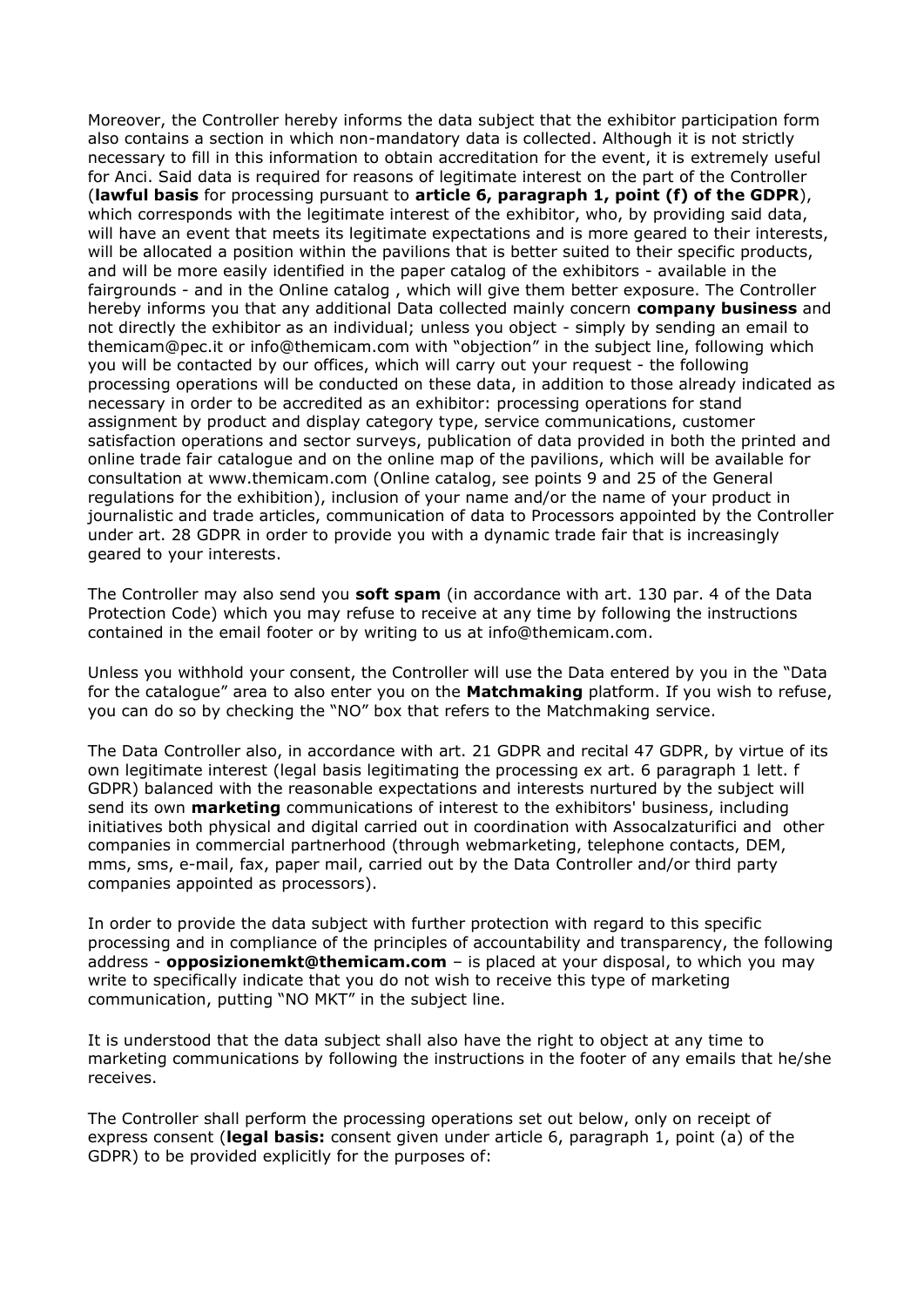A) promotional material regarding the activity of its exhibitors, associates or companies connected with the Event, being sent to the Exhibitor by the Controller or his appointed Processors (pursuant to art. 28 GDPR), by means of both traditional and contemporary marketing methods: web marketing, telemarketing, DEM, text messages, e-mail, paper mail without the exhibitor's personal data being communicated to the former.

B) communication of the Exhibitor's data to other exhibitors, associates or business partners which, as autonomous data Controllers, may send you promotional material relating to the fashion and footwear world by means of both traditional and contemporary marketing systems: web marketing, telemarketing, DEM, text message, email, paper mail.

C) profiling, in order to be able to send the Exhibitor communications geared to his interests.

The data subject shall have the right to withdraw his or her consent at any time. The withdrawal of consent shall not affect the lawfulness of processing based on consent before its withdrawal (art. 7 of the GDPR). In order to exercise the right of revoke, please read what is expressed in the point: Rights of the Data subject.

In relation to the Transfer of data to non-EU territories, the Controller hereby informs you that the data you provide may also be transferred to non-EU countries in compliance with the provisions of Chapter V of the GDPR.

**Communication and Dissemination of Data:** the Data provided by you in order to participate in the event will not be disseminated by the Controller.

In order to offer an efficient, comprehensive and well-structured trade fair service and therefore meet the needs of the exhibitor, the Controller has formed a business partnership with Fiera Milano S.p.A. (which is in turn supported by the Fiera Milano Group). Therefore, some of the data you provide will be communicated to Fiera Milano S.p.A., which will act as the Processor appointed by the Controller to provide certain essential services relating to organisation, accounting and administration. In other cases, in which Fiera Milano S.p.A. acts as Controller, you may provide your personal data to Fiera Milano S.p.A. yourself, by interfacing with various kinds of Applications (APPs) and/or services (some specific areas on the Fiera Milano digital platform) provided solely by Fiera Milano S.p.A. (in relation to this, please refer to the specific privacy policies produced by Fiera Milano S.p.A.), it also being in the interests of Anci to improve the organisation of the trade fair event.

For further details on the actions of Fiera Milano S.p.A. and the Group as Controller, we refer you to the notifications regarding specific services provided by same.

Your data will also be **communicated to** Assocalzaturifici, ITA, Institutions and third-party companies duly appointed as processors under article 28 of the GDPR, for administrative, accounting and/or organisational purposes, for the drafting of both a paper catalogue (available at the fair) and an online version (which can be consulted at www.themicam.com), for the drafting of both a paper map of the pavilions (available at the fair) and an online version (which can be consulted at www.themicam.com). Your data will also be communicated to other companies for the organisation of conferences, prize-giving ceremonies and events held during the exhibition, for communication to workers for the drafting of promotional and/or trade journalistic articles relating to the fair, as well as for communication to third parties appointed by the Controller to promote the exhibition. In any case, data processing shall always concern management of the trade fair activity.

The Controller on its own or through the company Edizioni AF S.r.L. (with headquarters in Milan, Via Ippolito Nievo n. 33) company appointed as Data Processor, will collect directly from the exhibitor, through dedicated forms and, if necessary, also by means of Edizioni AF that will have direct contact with the exhibitor, some data in order to initiate the provision of advertising - billboards and digital media and advertising in the Visitor's guide (billboard Circuit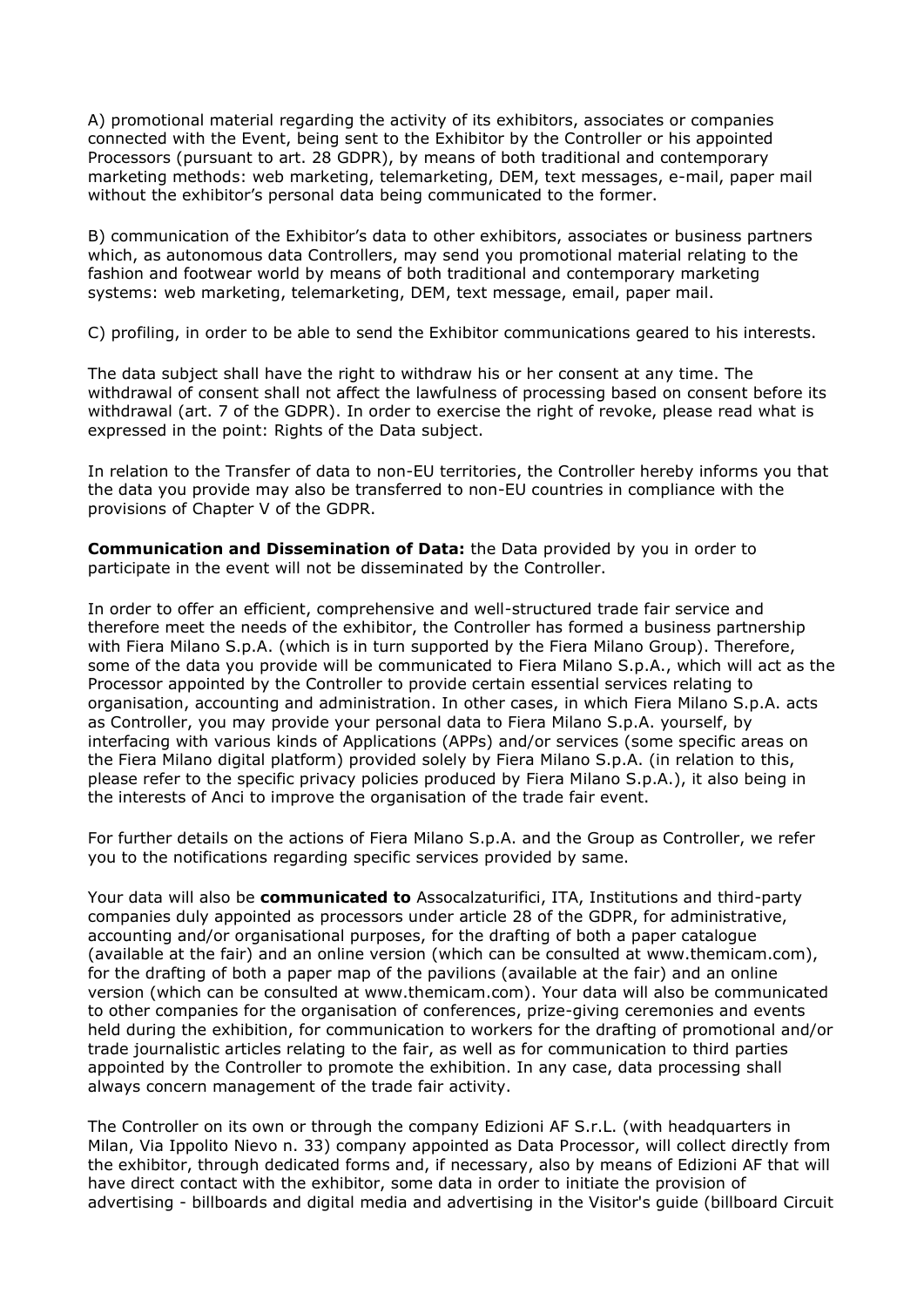advertising and Digital as specified in Articles. 22 and 23 C Regulation). The data collected will be processed to implement the supply required by the exhibitor who will have purchased the service (legal basis: Article 6 paragraph 1 letter. b GDPR) and stored for 10 years for administrative / accounting purposes.

The Data Controller will also process the name of the person indicated in art. 5 of the Regulations (safety at work) for purposes related to the article itself and will communicate this data to Fiera Milano S.p.A.

Data may be processed using either paper or electronic means, by individuals specifically authorised to process the information, as required by article 13, paragraph 2, point (f) of the GDPR.

The Data Controller confirms that **the Processing does not take place through an automated decision-making process** and the same profiling, carried out only after consent, does not produce effects based solely on it.

The Controller observes appropriate security measures as required by art 32 GDPR to prevent data loss, illegal or incorrect use and unauthorized access.

Providing your Data is partly optional; in fact, refusal by the exhibitor even to provide data that does not require specific consent, but that is needed for performance of the contract and to enable accreditation as exhibitor, would make it impossible to continue the relationship and would therefore affect your ability to participate in the trade fair.

Please note that, by filling in the Application Link and sending the signed contract, you are in effect authorising Controller to process data for the performance of the contract. Furthermore, exercising the right to object or failing to provide consent for data processing as set out in points A, B, C and, while enabling the Exhibitor to participate in the trade fair, will prevent the Controller from sending him/her information regarding certain events and services promoted during and after the exhibition, which consequently will not be provided.

**Retention Period:** as required by art. 13 paragraph 2 letter. a GDPR we inform the exhibitor that the Data will be stored for 10 years for administrative accounting purposes, while for other purposes it will be stored no longer than 6 editions of the fair.

## **Rights of the Data subject**

The Controller also informs you that the following rights are guaranteed under article 13, paragraph 2 of the GDPR:

1. the right of access to personal data and to related information as listed under article 15 of the European Regulation;

- 2. the right to correct or delete the data supplied or request limitation of data processing:
- 3. the right to object to data processing;
- 4. the right to data portability;

5. the right to revoke your consent at any time without affecting the lawfulness of data processing on the basis of consent given prior to revocation, where processing is based on article 6, paragraph 1 point (a), or article 9, paragraph 2 point (a) of the GDPR;

6. the rights under article 21 of the GDPR, including, therefore, the right to object at any time, for reasons connected with your particular situation;